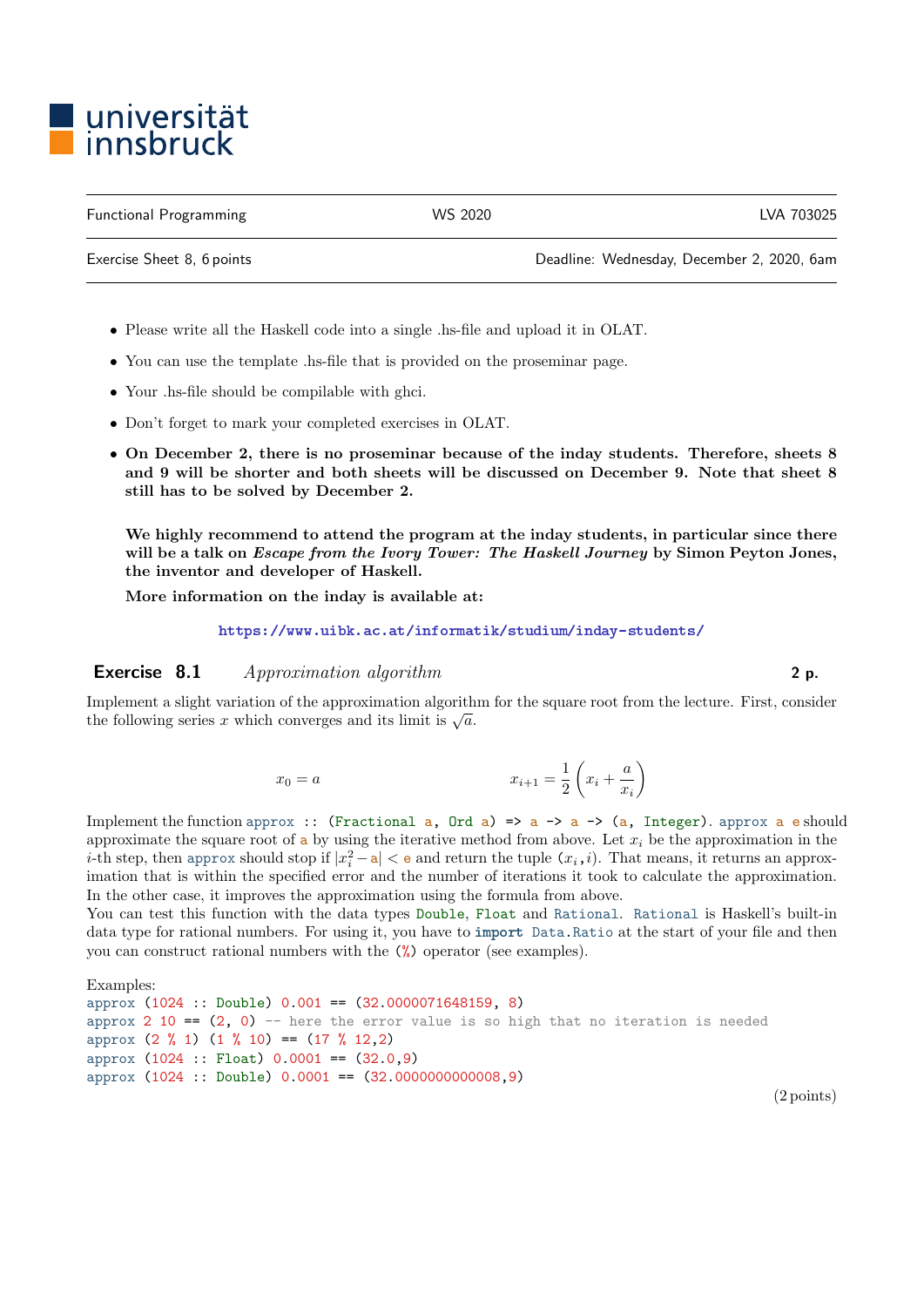Throughout history people have used different ways to represent numbers. Starting with tally marks in the [Upper Paleolithic,](https://en.wikipedia.org/wiki/Tally_marks) various other representations were developed e.g. the [sexagesimal](https://en.wikipedia.org/wiki/Sexagesimal) system of the Sumerians, [decimal](https://en.wikipedia.org/wiki/Decimal) and [binary](https://en.wikipedia.org/wiki/Binary_number) systems in various cultures, and the [Roman numerals.](https://en.wikipedia.org/wiki/Roman_numerals) Each of these is a good representation, in fact all of them are still in use today, since each allows one to do the basic operations, such as addition and multiplication (although they are quite awkward for Roman numerals).

Haskell's Num type class allows for such different representations of numbers, guaranteeing that the basic numerical operations can be performed on them; see the [Prelude](https://hackage.haskell.org/package/base-4.14.0.0/docs/Prelude.html) documentation for its exact functionality.

This exercise asks you to make an instance of the Num type class for 'positive and negative tally marks'. Such a number is a string of + and - symbols, with the former standing for +1 and the latter for −1, with the string as a whole representing the sum of these (the empty string represents the empty sum, 0). Thus, we define: data MP = MP String

For example, each of MP  $^{\top}$  +-+-+" and MP  $^{\top}$ --+++" and MP  $^{\top}$ +" represents 1, and MP  $^{\top}$ --+-" represent -3.

1. Write a function negateString that negates a string by replacing each + by - and vice versa, corresponding to negating the number represented. Also write a function nrmString that normalises the representation such that the string no longer contains both + and -, without changing the number the string represents. That is, + and - should be removed in pairs, based on that  $1 - 1 = 0 = -1 + 1$ . The result should be either a string of "+"s or a string of "-"s (or the empty string).

```
negateString :: String -> String
nrmString :: String -> String
```
Example:

```
n r mString "+-+-++" = "++"
nrmString "-+-+--" = "--"
n r mString "---++-++" = ""
negativeString "+-+-++" = "-+-+--"
negativeString "-+-+--" = "+-+-++"
```
Applying negateString twice should yield the original string, and applying nrmString twice should be no different from applying it once. (1 point)

2. Make MP an instance of both Show<sup>[1](#page-1-0)</sup> and Eq such that showing MP s just shows s, and two MPs are equal if their normalised strings (as in the previous item) are equal as strings.

Example:

```
(MP^{-1}+-+-+") == (MP^{-1}--+++") = True
(MP^{-n}+-+...') == (MP^{-n}) = False(MP^{-1}+-+-+<sup>11</sup>) = T+-+-+<sup>11</sup>
```
with the last line indicating the result of showing the expression. (1 point) (1 point)

3. Make MP an instance of Num. To that end, look up what functions should be defined in any instance of Num (see for this so-called minimal complete definition the documentation of the Haskell Prelude [https:](https://hackage.haskell.org/package/base-4.14.0.0/docs/Prelude.html) [//hackage.haskell.org/package/base-4.14.0.0/docs/Prelude.html](https://hackage.haskell.org/package/base-4.14.0.0/docs/Prelude.html)).

In your definitions of these functions no (other) Num instances may be used (no Integer, Float, ...).<sup>[2](#page-1-1)</sup> E.g. you are not allowed to define (+) on MPs by first converting to Integers, add those, and then convert back to MP again. Hint: The functions defined in the first item may be useful. Hint for implementing multiplication: it can be viewed as repeated addition. For instance, multiplying +++ with -- can be done by adding  $-$  to  $-$  to  $-$ .

Also implement a function fromMP that converts an MP into an Integer, such that converting back (using fromInteger) to MP should yield an MP that is == to the original one.

fromMP :: MP -> Integer

Defining three,four,mfive :: MP as

three = fromInteger 3 four = fromInteger 4 mfive = fromInteger  $(-5)$ 

<span id="page-1-0"></span><sup>&</sup>lt;sup>1</sup>See slide [58](http://cl-informatik.uibk.ac.at/teaching/ws20/fp/slides/03x1.pdf#page=58) of part 3 for details on the Show-class.

<span id="page-1-1"></span><sup>&</sup>lt;sup>2</sup>The exception is of course fromInteger.